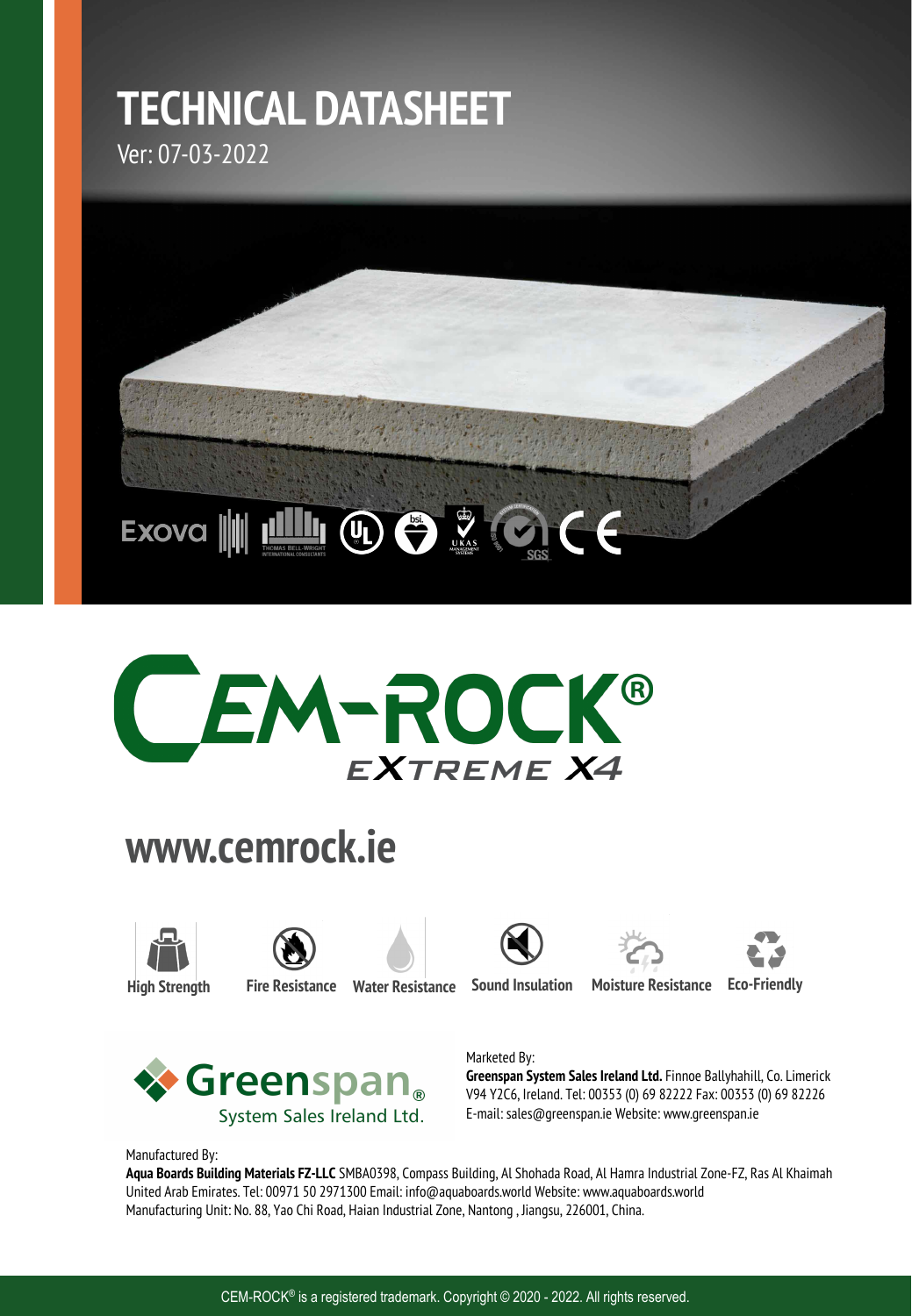#### **Description**

Cem-Rock® Extreme x4 is a new age smooth faced multi-purpose magnesium oxide board which is highly durable non-combustible board for use in applications requiring a combination of moisture and thermal resistance as well as superior performance in fire. The board will not rot and can be used as an alternative to fiber cement board, where greater dimensional stability is required. It is an ideal substrate for exterior walls, interior partitions, tile backing for wet and humid areas, floor underlayment, fire rated door core, internal and external ceiling, soffit, structural insulated panels and exterior finishing systems. Cem Rock extreme x4 is manufactured with a smooth white surface making it easier to finish on internal applications and now suitable for laminating purposes also.

#### **Characteristics**

- § Smooth face for fine finish
- 4 layers of high-grade fiber glass mesh for strength and durability
- Non combustible A1 EN 13501
- Up to 2 hour fire ratings
- High impact and racking strength
- Zero chloride content
- Lighter than fiber cement boards
- Easy to cut, screw and install on steel and timer frames
- **E** Environmentally friendly

#### Applications

- Internal Partitions
- Backer Board for the Wet Areas
- § External Substrate with EIFS
- External Sheathing Board
- **Laminating**
- SIP Panel Production

#### Available Colors

White / Grey

#### Sizes and Packaging

#### Loading and Unloading Boards

Cem-Rock® Extreme x4 boards are supplied on pallets suitable for fork lift unloading by fork lift. If off-loading by crane and slings is envisaged, care should be taken to avoid damaging the edges of the boards. All pallets and crates can be safely handled by using a fork lift or hoisting equipment and straps. Steel cables or chains should not be used as they will damage both the pallet and the boards.

Where crates are removed from a box container, care should be taken not to subject crates and pallets to any impact shock, as this could result in cracking of the boards. Always drive the delivery vehicle as close as possible to where the boards are to be used. When transporting the boards, it is essential to secure the pallets to prevent sliding. If the boards are subsequently moved around the site, they should be placed on a rigid base suitable for lifting by forklift. Cem-Rock® Extreme x4 boards should always be stored on a rigid base.

#### Storage

All Cem-Rock® Extreme x4 boards are supplied with a protective plastic sheet wrap. This protection should not be removed until the boards are ready for use. In general, the following steps should be taken to ensure that the boards remain in good condition during storage. All Cem-Rock® Extreme x4 boards should be stored on covered and dry level ground, away from the working area or mechanical plant.

Pallets should be stored safely on firm level ground. If two or more pallets are stacked, the following guidance as well as local legislation and regulations must be observed. The number of pallets per stack is mainly determined by site conditions such as ground conditions, flatness and load capacity of the ground.

Maximum number of pallets stacked one above the other under warehouse conditions: All boards – maximum 5 pallets, recommended < 4 pallets. All boards must be protected from inclement weather. Cover protection is essential for stacked boards. All boards must be stored under cover. Complete protection for stacked and covered boards in storage.

| Size<br>(mm) | <b>Thickness</b><br>(mm) | <b>Horizontal Pallet</b><br>(no. of boards) | <b>Vertical Pallet</b><br>(no. of boards) | 20ft Container<br>(no. of boards) |
|--------------|--------------------------|---------------------------------------------|-------------------------------------------|-----------------------------------|
|              |                          |                                             |                                           |                                   |
| 1200x2400    | 09                       | 80                                          | 100                                       | 720                               |
| 1200x2400    | 12                       | 60                                          | 75                                        | 540                               |
| 1200x2400    | 18                       | 40                                          | 50                                        | 360                               |
| 1200x2700    | 06                       | 120                                         | 150                                       | 1080                              |
| 1200x2700    | 09                       | 80                                          | 100                                       | 720                               |
| 1200x2700    | 12                       | 60                                          | 75                                        | 540                               |
| 1200x2700    | 18                       | 40                                          | 50                                        | 360                               |
| 1200x3050    | 06                       | 115                                         | 145                                       | 520                               |
| 1200x3050    | 09                       | 75                                          | 95                                        | 340                               |
| 1200x3050    | 12                       | 55                                          | 75                                        | 260                               |
| 1200x3050    | 18                       | 38                                          | 48                                        | 172                               |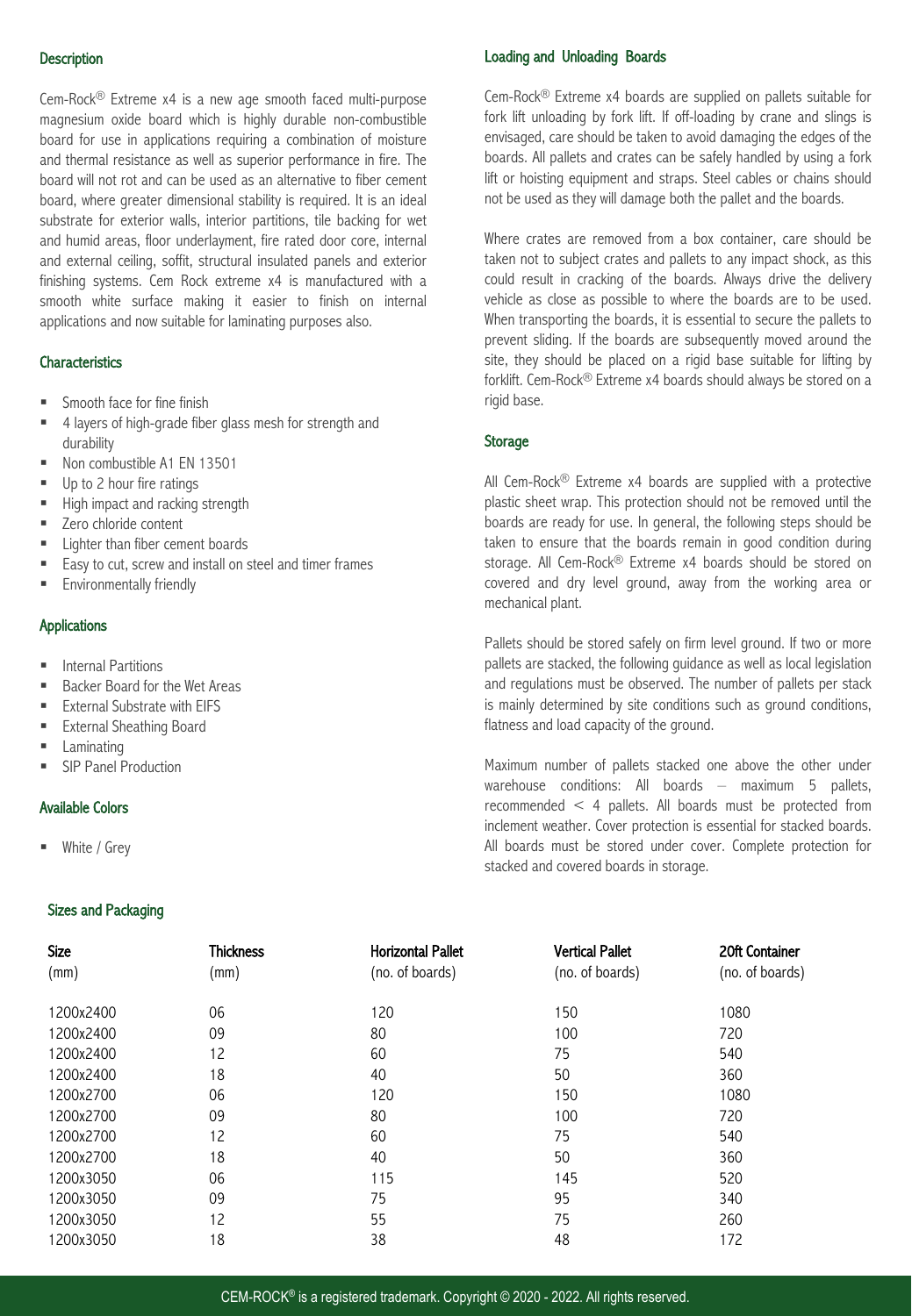# Technical properties

| Property                                    | <b>Testing Standard</b>           | Result                                                                                        |
|---------------------------------------------|-----------------------------------|-----------------------------------------------------------------------------------------------|
|                                             |                                   |                                                                                               |
| Reaction to fire                            | EN 13501-1                        | Class A1 (Non-Combustible)                                                                    |
| Dimensions (length x width x thickness)     |                                   | 1200mm x 2400mm x 12mm                                                                        |
| Tolerance on length and width               | EN 12467:2012                     | Length Tolerance: Omm<br>Width Tolerance: 0.03mm<br>Complied with Level I                     |
| Tolerance on thickness                      | EN 12467:2012                     | Thickness:<br>Average: 12.04mm<br>Tolerance: 0.04mm<br>Max. Deviation within one sheet: 0.33% |
| Straightness of edges                       | EN 12467:2012                     | Max.: 0.03%<br>Complied with Level I                                                          |
| Squareness of edges                         | EN 12467:2012                     | Max.: 0.21mm/m<br>Complied with Level I                                                       |
| Apparent density                            | EN 12467:2012                     | 935 kg/m3                                                                                     |
| Moisture movement                           | EN 12467:2012                     | Length direction: 0.11%<br>Width direction: 0.13%                                             |
| Bending strength (MOR)                      | EN 12467:2012                     | Wet condition:<br>Average 16.8 MPa<br>Min. 15.5 Mpa<br>Class 3                                |
| Water impermeability                        | EN 12467:2012                     | No formation of drops of water                                                                |
| Water vapour permeability                   | EN ISO 12572, Condition C         | Water vapour resistance<br>value μ: 19.8                                                      |
| Freeze-thaw                                 | EN 12467:2012                     | Pass (Category B, Ratio RL: 0.95)                                                             |
| Heat-rain                                   | EN 12467:2012                     | Pass (No visible cracks, delamination, warping and bowing<br>or other defects.)               |
| Soak-dry                                    | EN 12467:2012                     | Pass (Category B, Ratio RL: 0.86)                                                             |
| Release of dangerous substances             | EN 12467:2012                     | Meet the requirement of EU REACH Regulation SVHC<br>exceeds $0.1\%$ (w/w)                     |
| Asbestos Content                            | NIOSH 9002:1994                   | Negative                                                                                      |
| Total water absorption                      | EN 520:2004+A1:2009 section 5.9.2 | 10.9% (Mean value)                                                                            |
| Tensile strength perpendicular to the board | EN 319                            | 0.61 N/mm2                                                                                    |
| Bending radius                              | EN 12647                          | 2.2 m                                                                                         |
| Water vapour diffusion coefficient          | EN ISO 12572                      | $51 \mu$                                                                                      |
| Average Nail head pull-out                  | ASTM D1037                        | 0.9 kN                                                                                        |
| Average Screw pull out                      | BS EN 14566: 2008 & A1: 2009      | 1580N                                                                                         |
| Average Screw pull through                  | BS EN 14566: 2008 & A1: 2009      | 2173N                                                                                         |